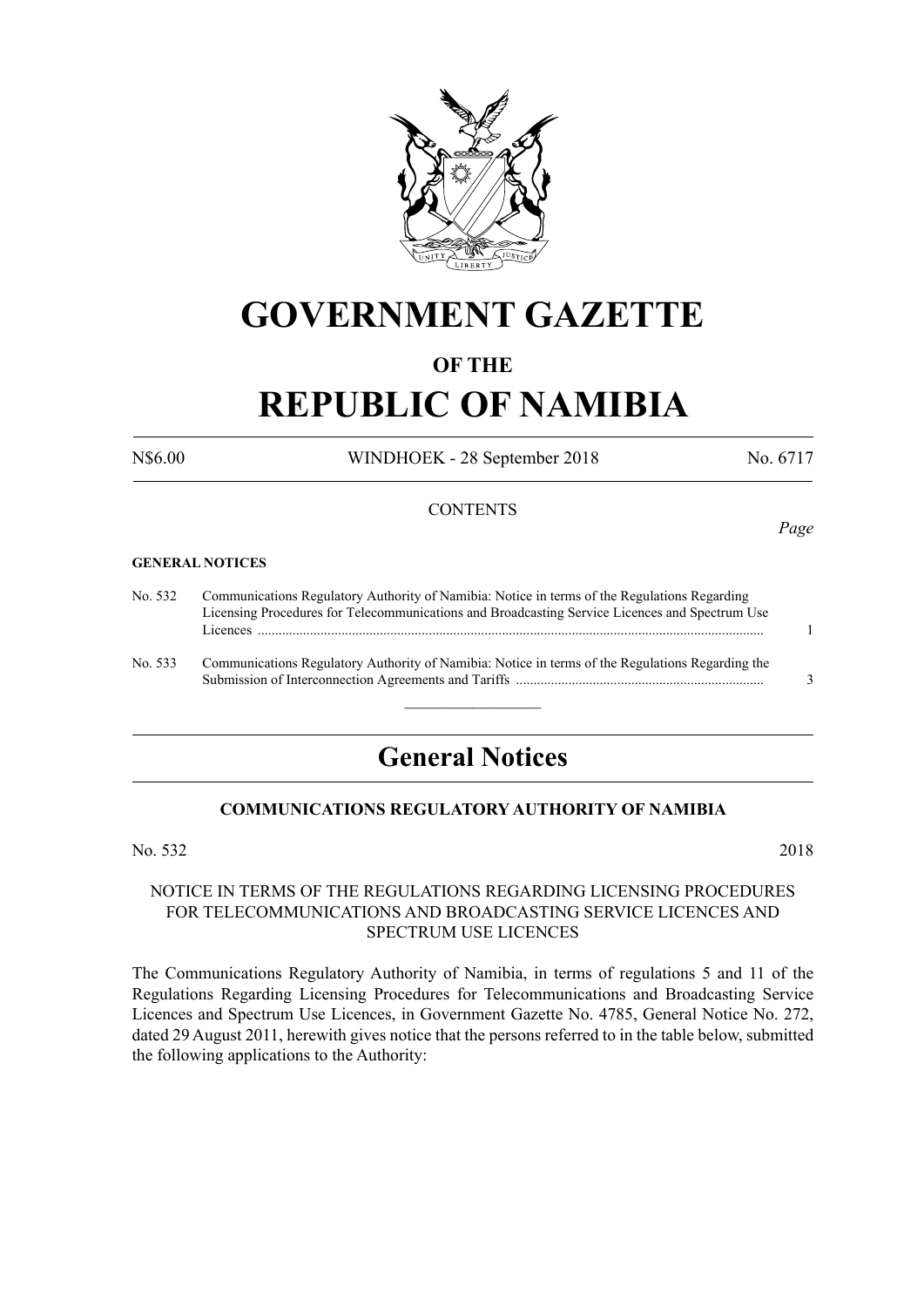| License Fees<br><b>Outstanding</b>                                                                                                                                             | $\frac{1}{2}$                                         |
|--------------------------------------------------------------------------------------------------------------------------------------------------------------------------------|-------------------------------------------------------|
| broadcasting service<br><b>Nhether Licensee</b><br>the provision of<br>intended to be<br>intends to use<br>spectrum in<br>provided                                             | contained in part (b)<br>Yes, application is<br>below |
| <b>Signal Distribution</b><br>Party providing                                                                                                                                  | Own                                                   |
| <b>Telecommunication Service</b><br>Category of Broadcasting<br>out Broadcasting and<br>Regulations Setting<br>contemplated in the<br>Service License as<br>License categories | Community Broadcasting Service<br>License             |
| Companies controlled<br>by Namibian Citizens<br>Citizens or Namibian<br>iibian<br>owned by Namibian<br>Percentage of Stock<br>citizens or Nam                                  | 100%                                                  |
| ncorporation;<br>Applicant's<br>Citizenship<br>or place of                                                                                                                     | Namibia                                               |
| Applicant                                                                                                                                                                      | Jsakos Community<br>Radio                             |

|                                        | License Fees<br>Outstanding<br>broadcasting service<br>Whether Licensee<br>the provision of<br>intended to be<br>intends to use<br>spectrum in<br>provided<br><b>Signal Distribution</b><br>Party providing<br><b>Telecommunication Service</b><br>Category of Broadcasting<br>out Broadcasting and<br>contemplated in the<br>Regulations Setting<br>License categories<br>Service License as<br>owned by Namibian<br>Citizens or Namibian<br>citizens or Namibian<br>Companies controlled<br>by Namibian Citizens<br>Percentage of Stock | $\frac{1}{2}$<br>contained in part (b)<br>Yes, application is<br>below<br>Own<br>Community Broadcasting Service<br>License |                      | Description of geographic<br>coverage area<br>List of radio<br>Frequencies | Distribution<br>providing<br>Signal<br>Party<br>be provided<br>frequencies<br>applied for<br>Service to<br>using<br>Coordinates<br>Maximum<br>power &<br>Output<br>Town<br><b>District</b><br>Region<br>or group of<br>frequencies<br>assignment<br>considered<br>Authority<br>by the<br>being<br>for<br>List of radio<br>Frequencies<br>or group of<br>frequencies<br>applied for | Own<br>Broadcasting<br>Community<br>Service<br>250 W<br>Usakos<br>Usakos<br>Erongo<br>88.0 MHz<br>88 MHz - 108<br>MHz<br>$100\%$ |
|----------------------------------------|-------------------------------------------------------------------------------------------------------------------------------------------------------------------------------------------------------------------------------------------------------------------------------------------------------------------------------------------------------------------------------------------------------------------------------------------------------------------------------------------------------------------------------------------|----------------------------------------------------------------------------------------------------------------------------|----------------------|----------------------------------------------------------------------------|------------------------------------------------------------------------------------------------------------------------------------------------------------------------------------------------------------------------------------------------------------------------------------------------------------------------------------------------------------------------------------|----------------------------------------------------------------------------------------------------------------------------------|
|                                        |                                                                                                                                                                                                                                                                                                                                                                                                                                                                                                                                           | 100%                                                                                                                       |                      |                                                                            | by Namibian Citizens<br>Companies controlled<br><b>Citizens or Namibian</b><br>citizens or Namibian<br>Percentage of Stock<br>owned by Namibian                                                                                                                                                                                                                                    |                                                                                                                                  |
| Community Broadcasting Service Licence | incorporation;<br>Applicant's<br>Citizenship<br>or place of                                                                                                                                                                                                                                                                                                                                                                                                                                                                               | Namibia                                                                                                                    | Spectrum Use Licence |                                                                            | incorporation;<br>Applicant's<br>Citizenship<br>or place of                                                                                                                                                                                                                                                                                                                        | Namibia                                                                                                                          |
| ಡ                                      | Applicant                                                                                                                                                                                                                                                                                                                                                                                                                                                                                                                                 | Usakos Community<br>Radio                                                                                                  | ھ                    |                                                                            | Applicant                                                                                                                                                                                                                                                                                                                                                                          | Community<br>Usakos<br>Radio                                                                                                     |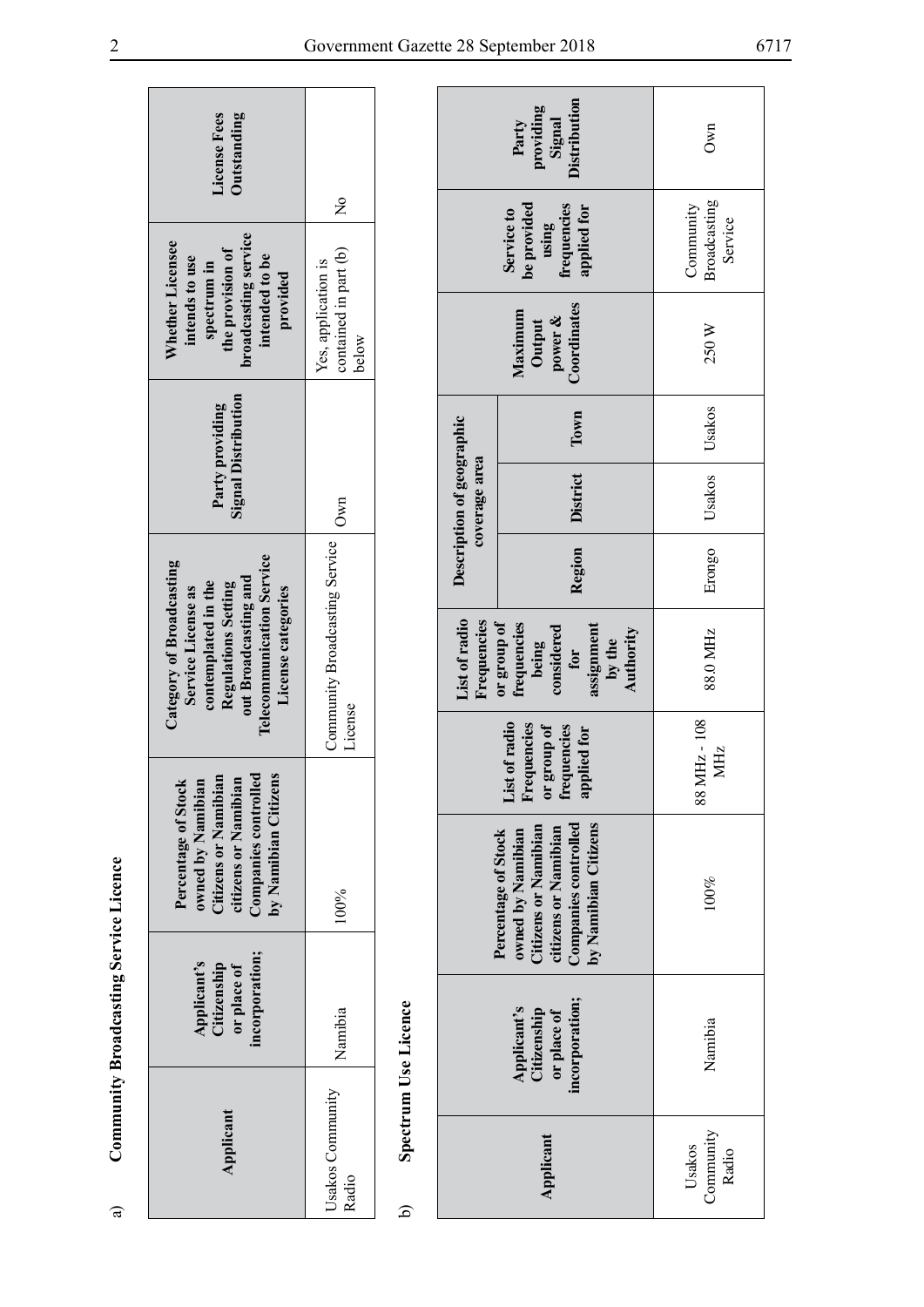The public may submit comments in writing to the Authority within a period of fourteen (14) days from the date of publication of this notice in the *Gazette.*

The applicant may submit written reply comments within fourteen (14) days from the due date of the written public comments.

All written submissions must contain the name and contact details of the person making the written submissions and the name and contact details of the person for whom the written submission is made, fi different and be clear and concise.

All written submissions and reply comments must be made either physically or electronically –

- (1) by hand to the head offices of the Authority, namely Communication House, 56 Robert Mugabe Avenue, Windhoek;
- (2) by post to the head offices of the Authority, namely Private Bag 13309, Windhoek 9000;
- (3) by electronic mail to the following address: legal@cran.na;
- (4) by facsimile to the following facsimile number: +264 61 222790; or
- (5) by fax to e-mail to: 088642748.

#### **F. K. MBANDEKA CHIEF EXECUTIVE OFFICER COMMUNICATIONS REGULATORY AUTHORITY OF NAMIBIA**

#### **COMMUNICATIONS REGULATORY AUTHORITY OF NAMIBIA**

 $\overline{\phantom{a}}$  , where  $\overline{\phantom{a}}$ 

No. 533 2018

#### NOTICE IN TERMS OF THE REGULATIONS REGARDING THE SUBMISSION OF INTERCONNECTION AGREEMENTS AND TARIFFS

The Communications Regulatory Authority of Namibia, in terms of Section 53(10) of the Communications Act, 2009 (Act No. 8 of 2009) read with regulation 8(1) of the Regulations Regarding the Submission of Interconnection Agreements and Tariffs, in Government Gazette No. 4714, General Notice No. 126, dated 18 May 2011, herewith gives notice that **Misty Bay Investment 140 CC t/a BitStream** has filed a tariff with the Authority as set out in Schedule 1.

Any person may examine copies of the tariffs submitted at the head offices of the Authority during normal business hours and copies may be made on payment of a fee determined by the Authority. Copies are also available at www.cran.na where copies may be downloaded free of charge.

The public may submit in writing to the Authority written comments within fourteen (14) days from the date of publication of this notice in the *Gazette*. **BitStream** may submit, in writing to the Authority, a response to any written comments within fourteen (14) days from the lapsing of the time to submit written submissions.

All written submissions must contain the name and contact details of the person making the written submissions and the name and contact details of the person for whom the written submissions is made, if different and be clear and concise.

All written submissions and reply comments must be made either physically or electronically –